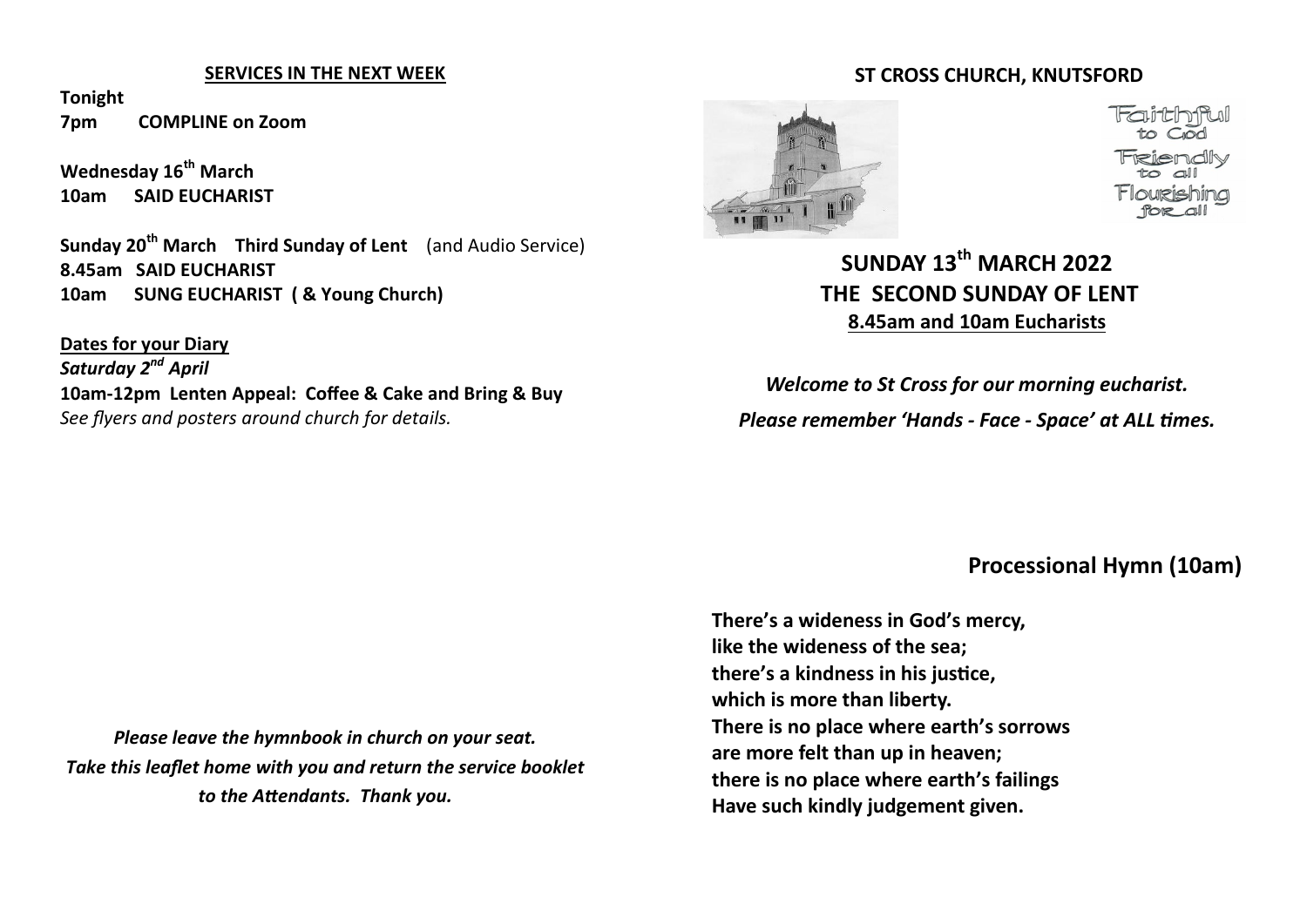**For the love of God is broader than the measure of our mind, and the heart of the Eternal is most wonderfully kind. But we make his love too narrow by false limits of our own; and we magnify his strictness with a zeal he would not own.**

**There is plentiful redemption through the blood that has been shed; there is joy for all the members in the sorrows of the Head. There is grace enough for thousands of new worlds as great as this; there is room for fresh creations in that upper home of bliss.**

**If our love were but more simple, we should take him at his word, and our lives would be all gladness in the joy of Christ our Lord.**

#### **'FAIRTRADE—REAL EASTER EGGS'**

£5 containing a 24 page Easter story –activity book.



Please place your order by contacting Mary 01565 723277 or maryedaw@btinternet.com

The closing date for orders is **Mothering Sunday 27th March**.

#### **PRAYER STATION IN THE LADY CHAPEL**

A 'PEACE' prayer station has been set up in the Lady Chapel specifically with the Ukraine situation in mind. There are laminated prayer cards which can be used in the Chapel and also prayers that can be taken away.

You can also add a name to the 'Ministry Team' Prayer booklet located there, or speak to Revd Paul if you would like a name adding to the Sunday / Wednesday services prayer list.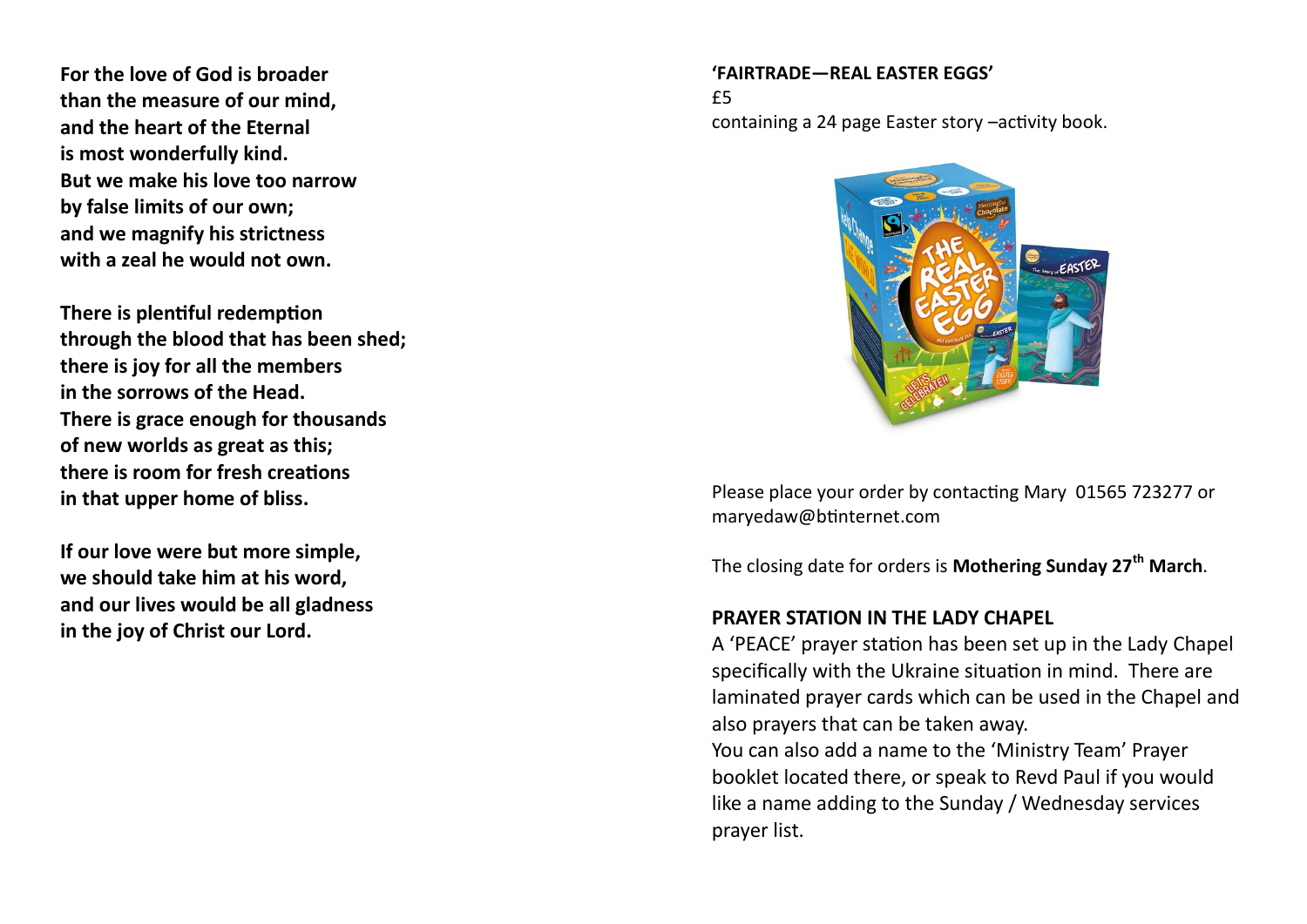## **TENT FOR LENT - ST CROSS LENTEN PROJECT**

Items for the Bring and Buy table at our coffee morning on Saturday 2nd April, 10am—12noon, may be brought to church and put in boxes or bags along the South wall of the church behind the 'Tent for Lent' display.

*Please make every effort to promote this event amongst family, friends and neighbours.*

All funds raised shared between ShelterBox and St Cross funds.

Thank you for your support.

#### **WELCOME**

We extend a warm welcome Rick Dallimore, President of the Knutsford Rotary, to our 10am service today when he will share some his thoughts on the work of the ShelterBox charity.

#### **REFRESHMENTS**

Refreshments will be served today after the 10am service. If we are to extend this to more than two Sundays a month we need more volunteers. *Please speak to Paula Ashley.* The Vicar would like to take this opportunity to thank the donor of the new dishwasher in the refurbished kitchen, and also the donor of the splendid new China mugs.

## *The Collect for the Day*

Almighty God,

you show to those who are in error the light of your truth, that they may return to the way of righteousness: grant to all those who are admitted into the fellowship of Christ's religion, that they may reject those things that are contrary to their profession, and follow all such things as are agreeable to the same; through our Lord Jesus Christ, who is alive and reigns with you, in the unity of the Holy Spirit, one God, now and for ever. **Amen.** 

## *A reading from Paul's Letter to the Philippians:*

Brothers and sisters, join in imitating me, and observe those who live according to the example you have in us. For many live as enemies of the cross of Christ; I have often told you of them, and now I tell you even with tears. Their end is destruction; their god is the belly; and their glory is in their shame; their minds are set on earthly things. But our citizenship is in heaven, and it is from there that we are expecting a Saviour, the Lord Jesus Christ. He will transform the body of our humiliation so that it may be conformed to the body of his glory, by the power that also enables him to make all things subject to himself. Therefore, my brothers and sisters, whom I love and long for, my joy and crown, stand firm in the Lord in this way, my beloved.

*Philippians 3.17-4.1*